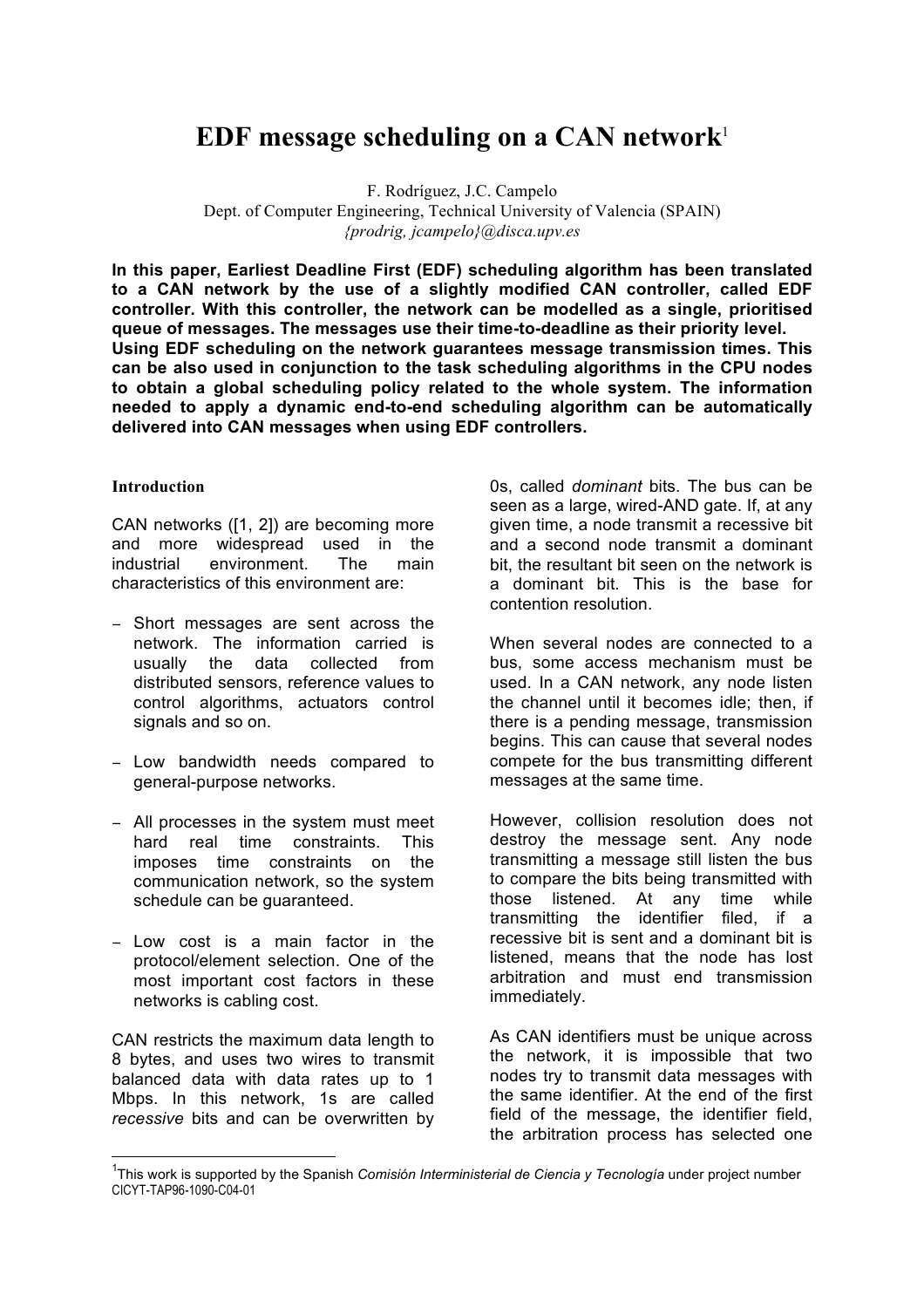node for transmission. That node continues sending bits to the network, while all the rest keep listening.

Thus, the identifier field of the CAN message is also the priority of the message. This field is sent MSB first. When competing for the bus, dominant bits win arbitration over recessive bits, so the lower identifier, the higher priority.

In this article, a simple method to a dynamic priority assignment to CAN messages is described. It uses the timeto-deadline (also known as *time laxity*) to assign message priority. The resulting scheduling policy is the Earliest Deadline First (EDF). It is a well-known priority assignment that leads to optimal scheduling [7] when applied to a set of tasks competing for the CPU time. Here, this is translated to CAN messages competing for bus access.

To obtain EDF message scheduling, it is necessary to modify a standard CAN controller to accommodate the needs of the scheduling algorithm. This modified version of a CAN controller is called EDF controller. The approach used here also allows applying the priority assignment to the tasks that communicate over the network. In fact, end-to-end scheduling is achieved with the use of dynamic priorities related to the time-to-deadline attribute of every pair of communicating tasks.

## **Related work**

To use CAN as a real-time industrial area network, message time constraints must be guaranteed.

In [11, 12], a deadline monotonic priority assignment is (statically) used to assign fixed priorities (message identifier values) to the messages sent from a set of communicating tasks within CAN. These are sent by a set of tasks that have their period, deadline and length of messages transmitted described in a standard workload defined in [3] for the automotive industry and known as the SAE benchmark. A theoretical bound is obtained to calculate the worst-case

response time of any message, and the SAE workload is proven to be schedulable when using data rates over 125 Kbps.

Another static scheduling is given in [8] for the SAE benchmark using bandwidth reservation to guarantee message deadlines.

Two dynamic scheduling algorithms are used in [13, 14] and [9, 10] over a CAN network. Both make use of a global clock (through the use of a synchronisation protocol). Only those messages with tight deadlines have their waiting time improved in the first one.

In [9, 10] hard real-time messages reserve time-slots to guarantee their deadlines; however, before the reserved slot arrive, these messages compete with soft real-time messages for bus access to improve transmission times. Soft real-time messages use their time laxity as priority.

However, priority updates are performed by the communication subsystem, increasing the overhead of the CPU nodes. For this overhead to be acceptable, the time granularity resulted of an order of magnitude larger than the period of the events it is supposed to help scheduling (message transmissions).

## **End-to-end scheduling**

In the SAE benchmark, two sets of tasks are described, periodic and sporadic. A periodic task is a repetitive task with period *P* that sends a message of length *L* that must be transmitted before the deadline (*D* time units after the period begin) is reached. It is assumed that deadline value is less than or equal to the corresponding period. A sporadic task is similar except that has no period but a minimum inter-arrival time.

A periodic task can be described by figure 1. After activation at time  $t_a$  (the sending task becomes ready to execute), the message must be transmitted before *D* time units have elapsed (at time  $t_a + D$ ).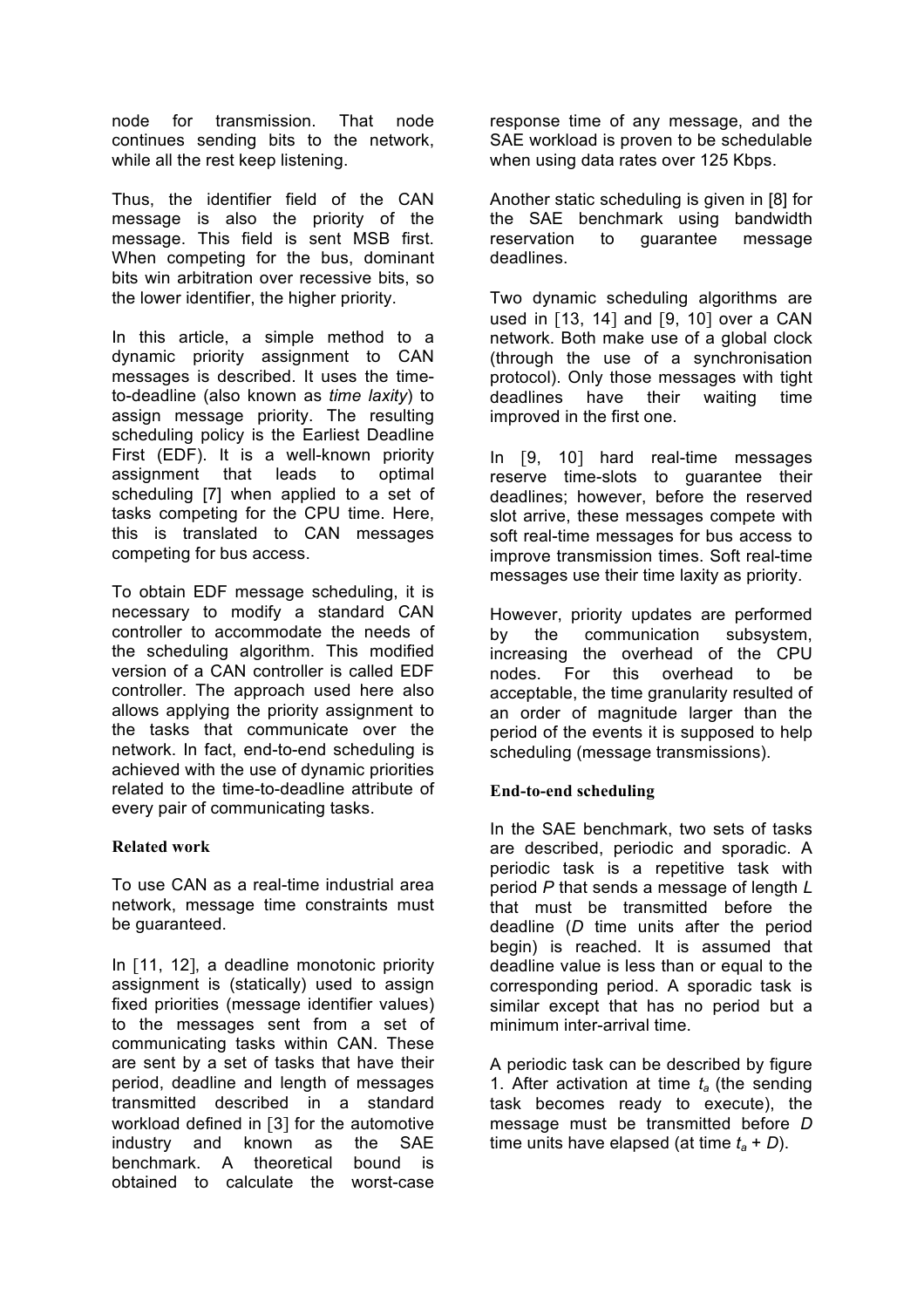

**Figure 1.** Periodic task attributes

The time from task activation to message transmission can be divided into 3 parts. First, sender task must compute some value that will be delivered on the message; this time is called  $T<sub>S</sub>$  (sending task time) and includes the time spent by the task waiting for CPU service  $(T_S^W)$  and the execution time  $(T_S^X)$ . Second, the message built has to wait into the controller message queue while higher priority messages are sent; this is called  $T<sub>Q</sub>$ . And finally, the message is physically transmitted over the network; this time is called  $T_T$ .

From the previous three time delays, only the last one is known a-priori. Given the length of the message and the data rate, the time  $T<sub>T</sub>$  needed to transmit the message bits over the network wires can be easily obtained. The task computation time  $T<sub>S</sub>$  depends on the task code, the data being processed, and the overall workload of the CPU and its scheduling policy. The queuing delay  $T_{\mathcal{Q}}$  is the time needed to transmit all the messages in the network with higher priorities and depends on the bus load and the message own priority.

When the receiving task is taken into account, a fourth time must be considered (see figure 2). This is the time the receiving task needs to process the message. This time is called  $T_R$  (receiving task time) and, like  $T<sub>S</sub>$ , includes the execution time  $(T_R^X)$  and the time the task is waiting for the CPU ( $T_R^W$ ). To guarantee that receiving task will process the message before the deadline is reached, scheduling policies which takes all these times into account must be applied.



To obtain an end-to-end scheduling policy, the transmitting node scheduler must take  $T_S^X$ ,  $T_T$  and  $T_R^X$  into account to assign the priority of the task when competing for the CPU. In EDF, the priority of a task at any given time is the time left to the task deadline (also known as *time laxity*).

If we call *R(t)* the remaining time at time *t*,  $R(t_a) = D - (T_s^X + T_T + T_R^X)$ . At activation time,  $T_s^X$  and  $T_R^X$  can only be estimated with the *worst case execution time* (*wcet*) of send and receive tasks. If the sender begins execution at any point in time after *R(ta)* time units from activation, the scheduling will fail.

In a CAN network, all messages are sent through broadcast. It is then possible that several tasks (in the same or different nodes) receive and process a single message. When this is the case, the most stringent case (the maximum  $T_R^{\ X}$ ) must be used.

After the task has finished and built the message to be sent, this is queued into the communication controller at time  $t_{q}$ . The remaining time at this moment  $R(t_q)$ , must take into account the elapsed time since activation, the message transmission delay, the receiving task computation time and the time to deadline, so  $R(t_q) = D - (T_S^W + T_S^X) - (T_T + T_R^X).$ Again,  $T_R^X$  can only be estimated by its wcet. However,  $T_s^X$  is the actual execution time of the sending task because at  $t<sub>q</sub>$  the sending task has ended.

The expression  $T_s^W$  +  $T_s^X$  is the time used by the sending task to compute and queue the message. This can be rewritten as  $t_q$  -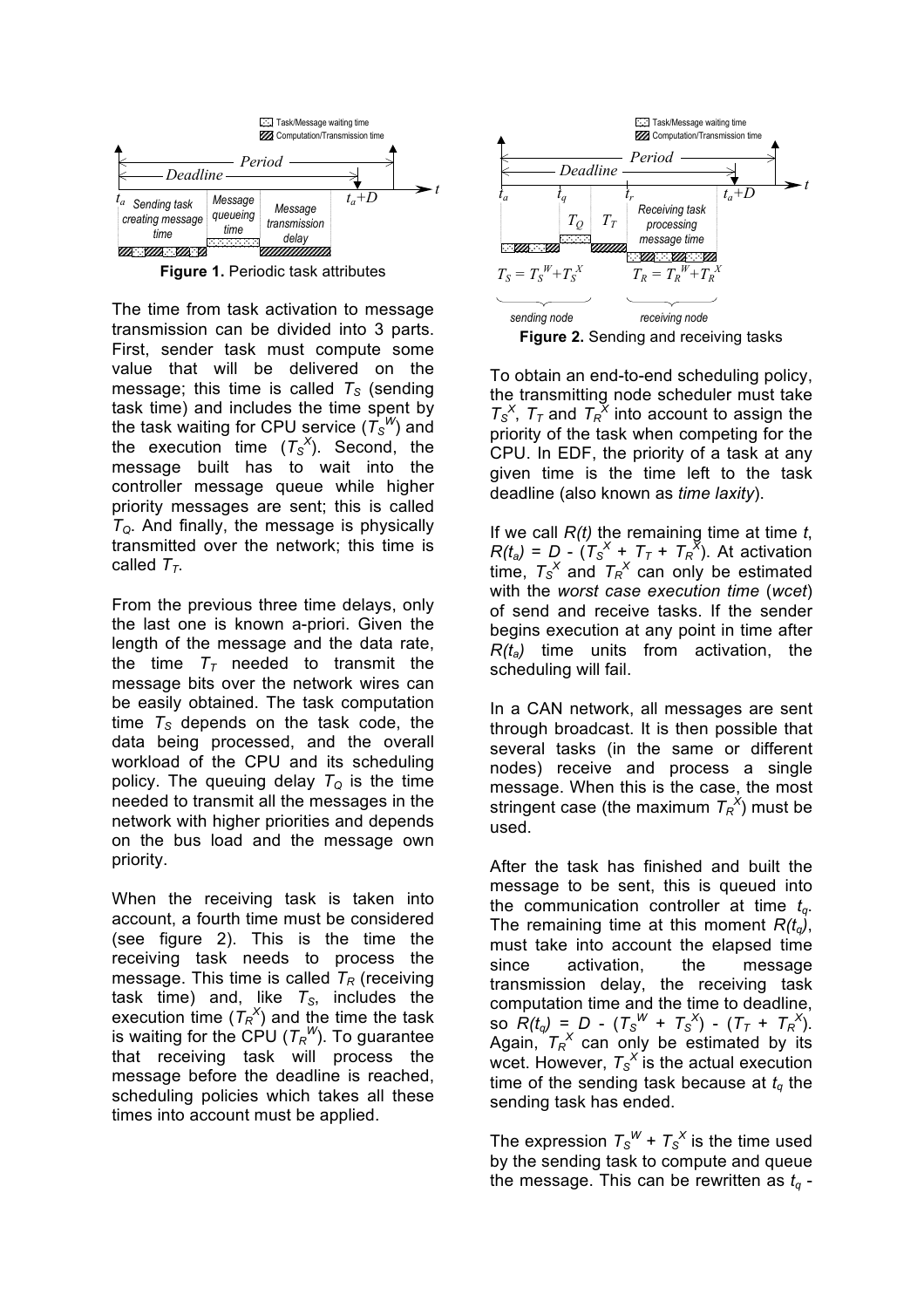*ta*, or *now* - *ta* at the moment of message queuing. The expression  $T_T + T_R^X$  is the minimum time needed for the message to traverse the network and be processed by the receiving task.

The operating system of the sender node is responsible to activate the task every *P* time units. Almost every OS include a service to obtain the actual time (*now*), and it should be easy to add a service to obtain the activation time of the current task  $(t_a)$ . The final expression for  $R(t_a)$  is then  $R(t_q) = D - (now - t_q) - (T_T + T_R^X)$ .

When the message is sent over the network it reaches the receiving node at time  $t_r$ . The remaining time then is  $R(t_r)$  = *D* - ( $t_r$  -  $t_a$ ) -  $T_R^X$ .

The use of the value  $t_a$  for the receiver scheduling imposes several problems. First, *ta* is the activation time of the sender task executed in the sender node, and this information must be delivered to the receiver somehow. Second, *ta* is a point of time measured from the sender node that has meaning in the receiver node only if both nodes share the same time clock (*ta* is an "absolute" time value).

#### **EDF requirements**

There are three scheduling stages in the end-to-end communication. First, the transmitting task competes for the CPU at the sender node. Second, the message to be sent competes for the bus. Third, the receiving task competes for the CPU at the receiving node. If all these stages use EDF scheduling and time information is delivered from stage to stage, the whole system will be EDF scheduled.

At the sender node,  $T<sub>T</sub>$  can be computed as depends on the time length and network data rate, which are known values.  $T_s^X$  and  $T_R^X$  can be estimated with worst-case execution times of sender and receiver tasks, respectively. All this information can be introduced into the scheduler at the sender node to schedule tasks using EDF policy. When the sending task becomes ready, its laxity time and priority is  $R(t_a) = D - (T_S^X + T_T + T_R^X).$ 

For the bus to use EDF, the laxity time for any real-time message must be used to assign the message priority within the network. To accomplish this requirement, the laxity time at  $t_q$  is directly used as the message priority. In fact, as the lower the CAN message identifier the higher the priority, if this identifier is the remaining time of the message, those messages with less laxity time will be delivered first. At queuing time, it is easy to compute the laxity time  $R(t_q)$  as  $R(t_q) = D - (now - t_q) (T_T + T_R^X)$  and use this as the message priority.

However, once the message has been queued and compete with other messages for the bus, this priority must be dynamically updated as time goes.

Suppose that a message m1 is queued at time 5 with 7 time units as its laxity time and is waiting for the bus to be idle to begin transmission. At time 10 a second message m2 is queued with 4 time units as the remaining time and bus becomes idle at time 11. This example is illustrated in the following figure.



**Figure 3.** Fixed priorities example

If fixed priorities are used (e.g. deadline monotonic as in [11]), message m2 will be transmitted first. But the message with lower laxity time at  $t = 11$  is message m1, so it should be transmitted first. To avoid this kind of priority inversion (a lower priority message being transmitted while a higher priority message is waiting), priorities should be dynamically updated. If the time-to-deadline for each message is periodically updated, message m1 will have priority 1 and m2 priority 3 at time 11. The message transmitted will be the lower remaining time, m1, as shown in the following figure.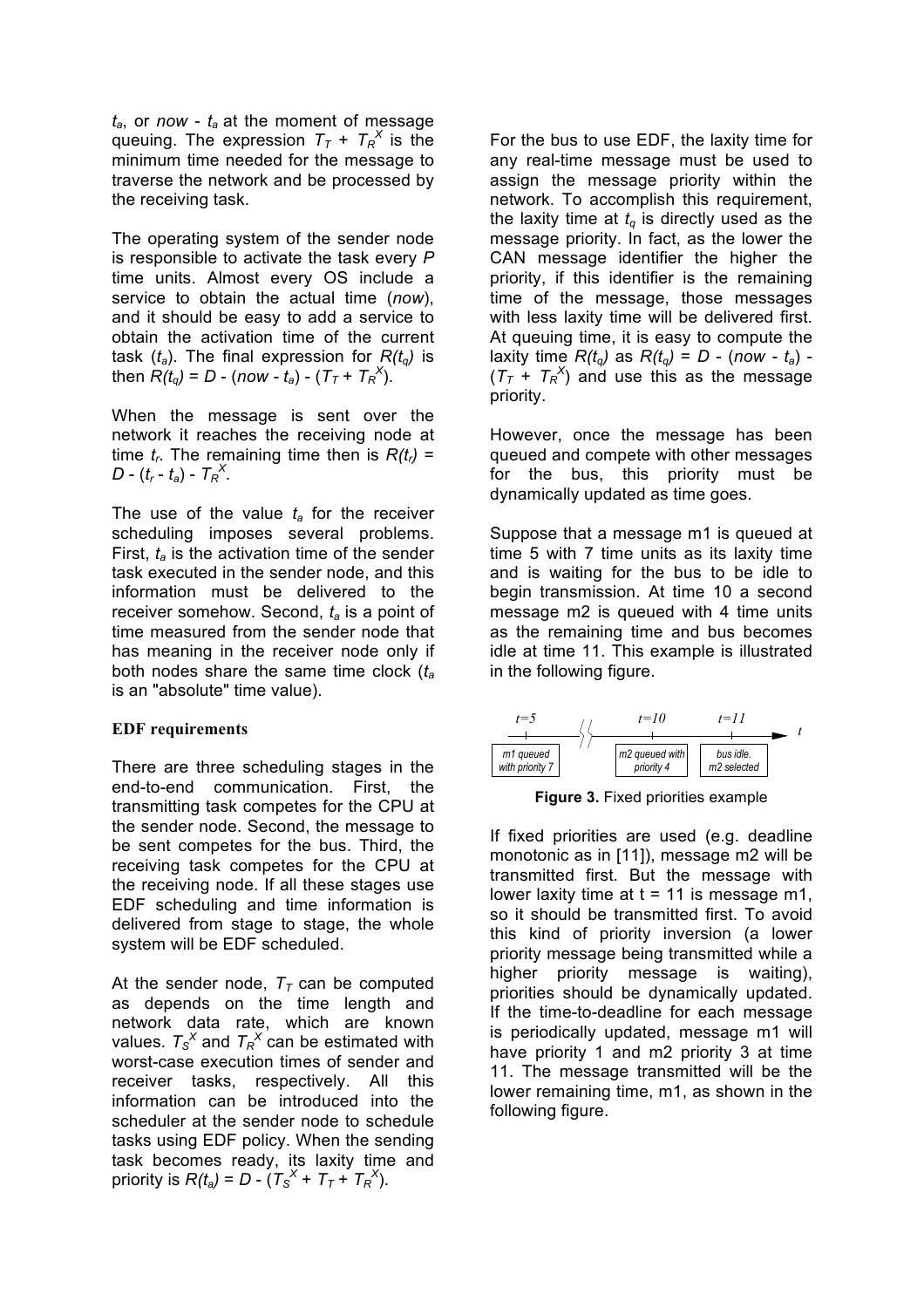

**Figure 4.** Dynamic priorities example

For this update to be effective, the update frequency must be higher than the maximum frequency of the events on the bus. In the preceding example, if the update period is larger than 6 time units, the schedule will fail. This frequency requirement invalidates any update mechanism that uses the same CPU that executes tasks and queues messages to be sent over the bus.

When the message arrives at the receiving node, the message priority (the CAN identifier) carries the time left to deadline  $R(t_r)$ . This is the laxity time for the activation of the receiver task. The message priority has taken  $T<sub>T</sub>$  and the wcet of  $T_R^{\alpha}$  into account, so the value of the priority field when the message arrives at the receiver node is the maximum time the receiver task can delayed.

If the receiving task begins execution at any point of time  $R(t_r)$  time units after message reception, the scheduling will fail.

#### **EDF controller design**

This section is devoted to reveal the differences between a standard CAN controller and a controller to achieve EDF scheduling, which will be denoted as EDF controller.

First, queuing a high priority message while a low priority message is waiting should not help a lower priority message in another node gaining access prior to the high priority message. This problem has been shown in [12] for the 82c200 CAN controller, with a single transmission buffer [4]. To queue the high priority message, the lower priority message must be released first from the transmission buffer. Between the time the lower priority

message is released and the time the higher priority message is copied into the controller transmission buffer, no message can begin transmission for this node. It is then possible that a lower priority message from other node gains access to the CAN network. This is avoided when the CAN controller offers more than one transmission buffer, because no buffer release is needed to queue the high priority message.

This problem persists even on new controller designs, like the SJA1000, described in [5].

Second, message ordering in the queue of the controller should be based on the priority field of the message. Interestingly, only some the newest controller designs (e.g. the Motorola's TouCAN controller [6]) use this approach, and as "added" feature. Message ordering inside a CAN controller with more than one buffer is usually done through the buffer slot number. Message stored in the first slot is transmitted first and competes with its priority to gain access to the bus with the rest of messages of other nodes. This breaks the EDF rule, and must be avoided. In [13], this problem is avoided ensuring that no node has more messages to transmit than transmission slots in a CAN controller.

Finally, once a message is built and ready for transmission, its priority must be periodically updated at a frequency higher than maximum message transmission frequency. This can be achieved by specialised hardware only, a down counter associated with each message identifier on the queue. As the laxity time used as message priority is a time interval value (a count of time units) and not an "absolute" time, there is no need for the clocks of the nodes to be synchronised for this purpose.

Not all the bits in the message identifier field can be used to store the laxity time for the message. The CAN standard requires message identifiers to be unique across the network. In [13], eight bits are used to store the laxity time of the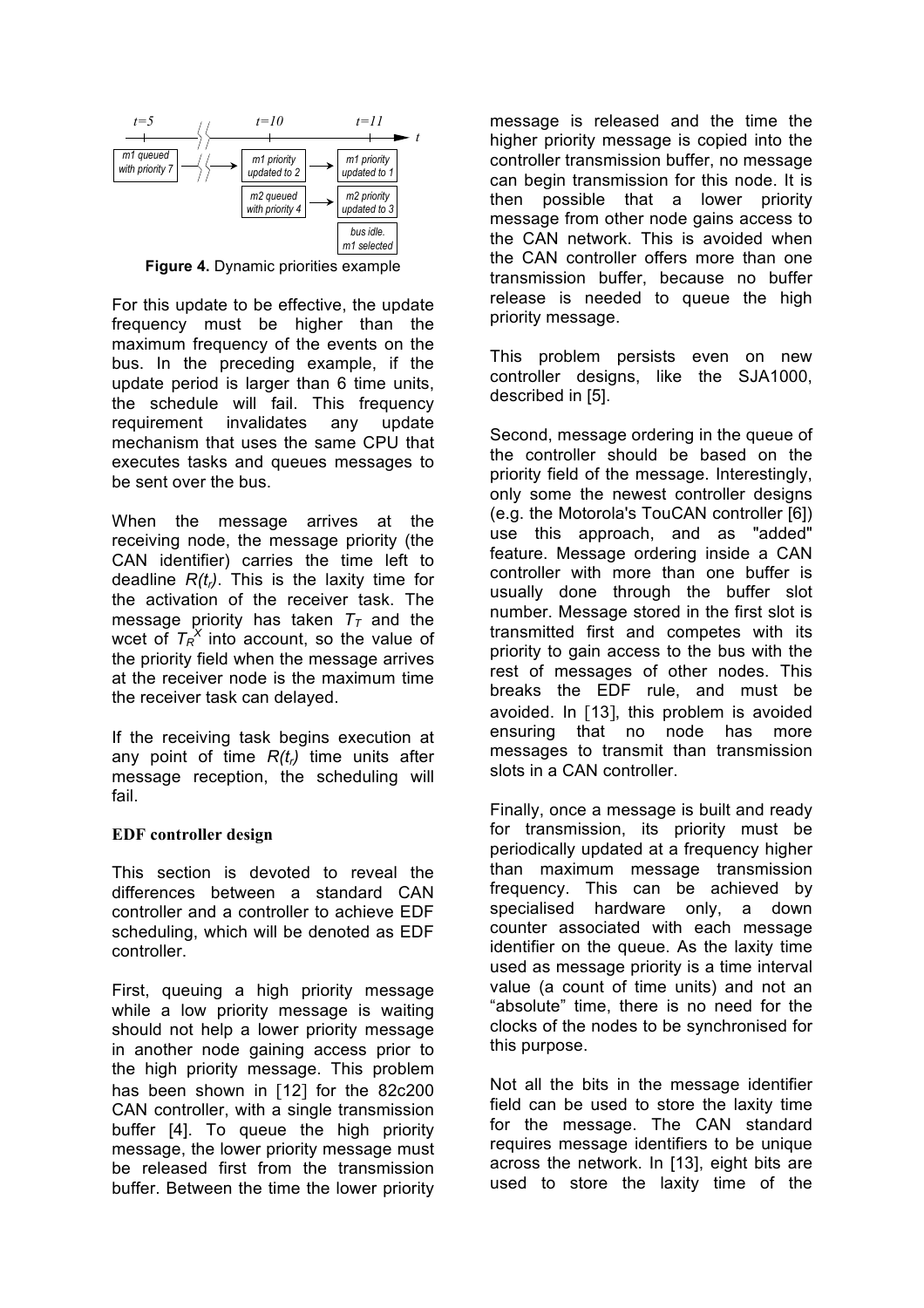message. This value is encoded and stored into the most significant bits of the CAN identifier.

However, deadline values for the set of tasks described by the SAE benchmark range from 5ms to 1000ms. To use a direct encoding (as proposed in [13]) the time granularity of the encoded time laxity must be 4ms or more. With a set of tasks that execute and send messages every 5ms, this time granularity is impractical.

The approach taken with the EDF controller is a two-level encoding, as shown in figure 5. Time granularity is reduced to the maximum for tight deadlines, while a larger time period  $(2<sup>K</sup>)$ times the time granularity) is used for larger deadlines. Those deadlines encoded with the former time granularity are called fine-grained deadlines; when the latter is used they are called coarsegrained deadlines.



**Figure 5.** Priority encoding

When a coarse-grain deadline reaches its last period, it is automatically translated into a fine-grain deadline. When a finegrain deadline reaches 0, the message has lost its deadline and an interrupt is immediately raised to inform the system. To ensure those tight deadlines (coded with fine-grain time granularity) will have always the highest priority, they are preceded by a dominant bit.

As shown in the figure above, the CAN identifier is divided into 3 parts. The MSB bit is a dominant/recessive bit to distinguish between tight and large deadlines. The next K bits are used to encode the time laxity of the message. This leaves  $M = L - K - 1$  bits for the message identifier, being L the total

number of bits into the CAN identifier field (11 bits on standard frames, 29 bits on extended frames). This arrangement ensures that messages will have a unique CAN identifier and that messages with lower laxity times will have higher priority over large laxity time messages.

Each coarse-grain period is  $2<sup>K</sup>$  times a fine-grain period. With K=7, and a finegrain of 64 µs, each coarse-grain period is greater than 8 ms. The larger time laxity than can be encoded is greater than 1000 ms. This ensures the whole range of deadlines of the SAE benchmark is covered. Tight deadlines (laxity times up to 8 ms) are updated every 64 µs while larger deadlines are updated every 8192 µs.

### **Design considerations for background messages**

Not all the messages in a network have time constraints. There are also background messages that should be sent only when the bus is idle and no timeconstrained message is waiting. These messages are usually related to added functionality of the system, not needed for the basic function.

The EDF controller is able to work in a different way for these messages. As background messages, no laxity time is used and the priority is never updated. One control bit of the transmission buffer is used to enable the priority update. If this update is disabled and the laxity time field is filled with recessive bits, these messages never reach the priority levels of any time-constrained message.

## **EDF controller design details**

In this section, a detailed explanation of the controller design trade-offs is shown.

The main objective of this work is to modify a standard controller design as little as possible, resulting into reasonable silicon costs.

To achieve this goal, the easiest way is to use two global clock lines (fine and coarse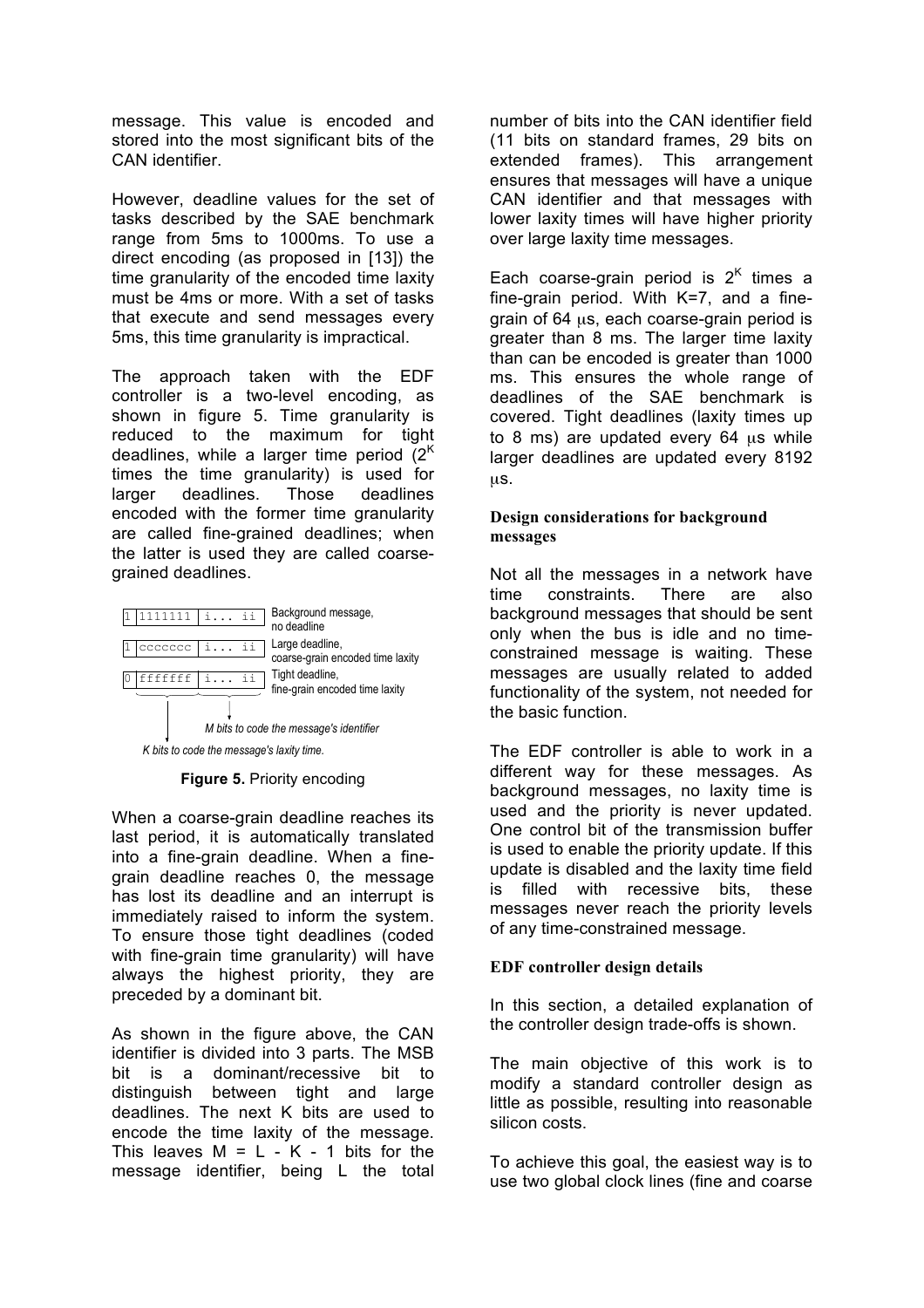clocks) to update priorities of all the messages into the controller, as shown in figure 6.



**Figure 6.** Two global clock lines

This will minimise the silicon costs. However, this approach leads to large quantization errors when the application maps the laxity time  $R(t<sub>a</sub>)$  within the twolevel encoding mechanism used by the EDF controller that must be taken into account.

As both clock dividers are asynchronous to message queuing events, using this design will lead to a mapping worst case error of  $2^{(K+1)}$   $T_{fq}$ , being  $T_{fq}$  the fine-grain period.

This worst case comes from a coarsegrain message with a time laxity of  $((N+1)2<sup>K</sup> - \Delta)T_{fo}$ ,  $\Delta \rightarrow 0$ , queued just before the coarse-grain period expires.

The application maps the message's laxity into  $2^K T_{fg}$  blocks (coarse-grain periods), giving *N*. As the coarse period is about to expire, this laxity is immediately updated to *N-1*. The mapping error is ε = *actual laxity* - *laxity* mapped value =  $((N+1)2<sup>K</sup>$  - $\Delta$ ) $T_{fg}$  -  $(N-1)2^K T_{fg} = 2^{(K+1)} T_{fg}$  -  $\Delta T_{fg}$ .

With  $\Delta \rightarrow 0$ , the error is  $\varepsilon = 2^{(K+1)}T_{\text{fa}}$ .



**Figure 7.** EDF controller design detail

To reduce this mapping error, the controller design (see figure above) uses a single, programmable frequency divider to obtain the fine-grain clock from a base clock. Each transmission buffer has its own clock divider to obtain the coarsegrain period; this is re-started each time the CPU writes the laxity field of the CAN identifier.

As the coarse-grain period starts when the message is queued, the worst case mapping error is reduced to  $\varepsilon = ((N+1)2^{K} \Delta$ ) $T_{fg}$  -  $2^K N T_{fg} = 2^K T_{fg}$  -  $\Delta T_{fg} = 2^K T_{fg}$ .

Following the above reasoning, the worst case mapping error for a fine-grain message is  $\varepsilon = 2T_{fq}$ . These mapping errors must be included into  $R(t_q)$  to perform schedulability tests, as follows:

$$
R(t_q) = D - \varepsilon - (now - t_a) - (T_T + T_R^X)
$$

To summarise, an EDF controller is a CAN controller with these added features: i) it offers more than a single transmission buffer, ii) the messages ready for transmission in the controller are ordered by their priority, and iii) the message priority is periodically updated without CPU intervention and with small mapping errors.

The EDF controller design has been targeted on an Altera's EPF10K10 macrocell-based PLD device. The silicon size increase is well below 5% when a single transmit buffer is taken into account. When the size of the whole controller is used, the silicon costs induced by the EDF requirements are negligible.

#### **Conclusions**

In this paper, the CAN network has been shown as a good choice to schedule a set of communicating tasks with hard realtime constraints. A well-known dynamic scheduling algorithm, EDF, has been applied.

Even better, CAN messages deliver automatically-updated, valuable time information from sender to receiver nodes allowing the use of EDF not only in the network but also as the scheduling algorithm for the tasks competing for CPU access in a given node (end-to-end